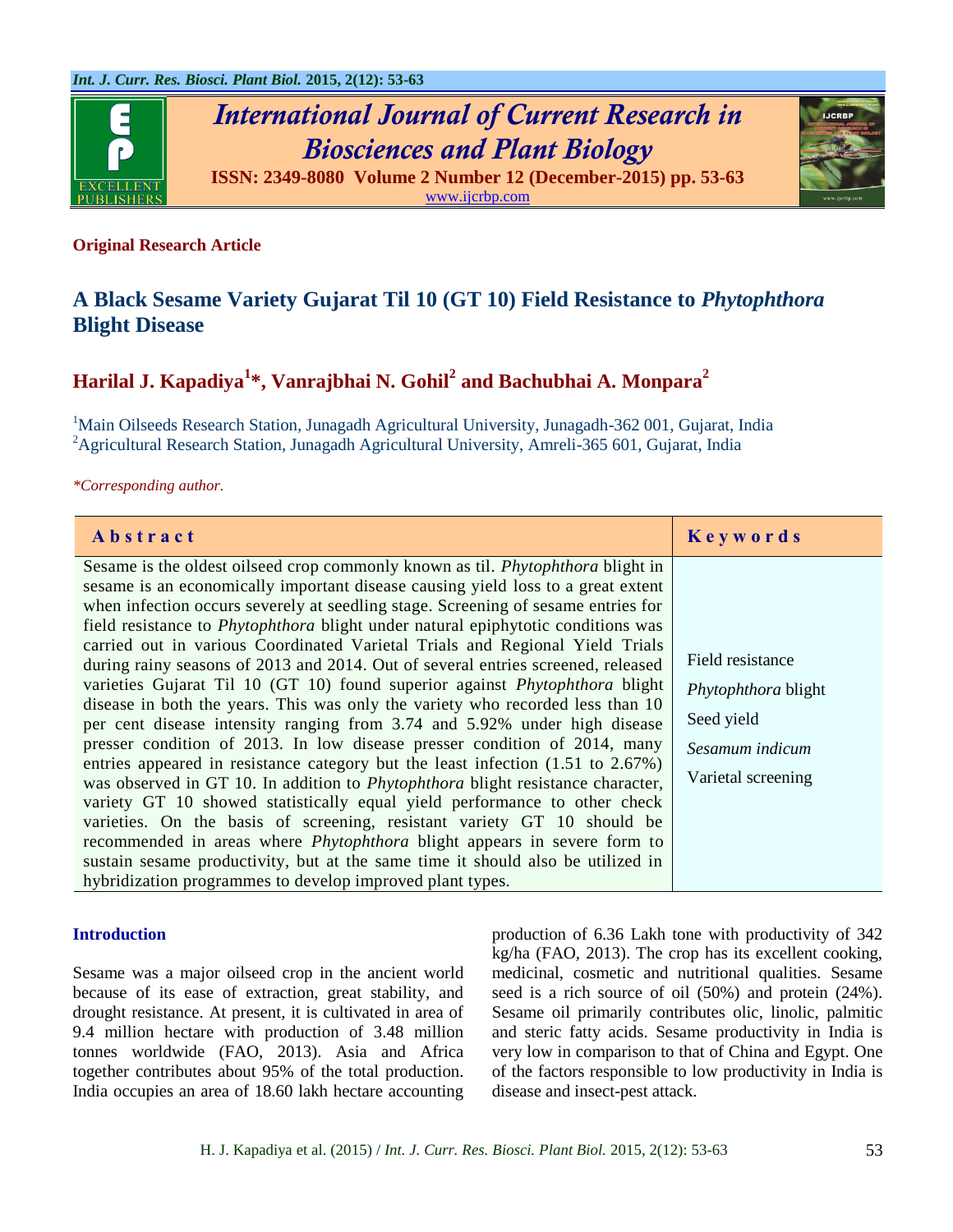## *Int. J. Curr. Res. Biosci. Plant Biol.* **2015, 2(12): 53-63**

A fungal disease caused by *Phytophthora parasitica* var. *Sesame*, known as *Phytophthora* blight, is an economically important disease affecting sesame plant growth and yield to great extent.It appears in all the area where sesame is grown. *Phytophthora* blight was first reported from India (Butler, 1918). In India, it is severe in M.P., Rajasthan, U.P., Gujarat, and moderate in Punjab, Haryana, Maharashtra, Andhra Pradesh, Tamilnadu, West Bengal and Bihar (Verma, 2002, Vasudeva, 1961). The yield loss due to this disease varied from 66.0 per cent in Gujarat to 79.8 per cent in Central Madhya Pradesh (Verma et al., 2005). The disease can occur at any stage of the plant; however, it is very serious at seedling stage and kills the affected plants. The mortality of the plants due to the disease may be as high as 72 to 80 percent (Reeti Singh et al., 2005). It may cause 100 per cent loss under most favourable conditions when infection occurs severely at seedling stage.

Initial symptom of *Phytophthora* blight is water soaked spots on leaves and stems. The spots are chestnut brown in the beginning, later turn to black. In humid weather, severity of disease increases, main root is affected, diseased plants are easily pulled out and produce shrivelled seeds and gives blighted appearance. High soil moisture favours the development of the pathogen. However, spraying of 0.3% Fytolan [copper oxychloride] at 20, 40 and 60 days after sowing are recommended for effective control of this disease and thereby yield loss (Kalita et al., 2002). Application of *Trichoderma viridae*, *T. harzianum* and *Pseudomonas fluorescence* as seed treatment reduces the disease significantly and increases the yield substantially (Verma, 2002).

Cultivation of resistant varieties is the most effective and cheap method to combat the disease as compared to chemical or biological control (Basavaraj et al., 2009). In India, resistance/ tolerance level in cultivated sesame germplasm is very low and whatever the resistant germplasm/wild species available in the country has not been effectively utilized in developing agronomically acceptable resistant varieties (Ranganatha et al., 2012). Mutant varieties resistance to *Phytophthora* in sesame has been developed in the Republic of Korea (Ashri, 2001) and Sri Lanka (Bedigian, 2010). Several workers screened sesame germplasm against powdery mildew disease (Sushama Nema and Duhoon, 2008; Padma Sundari and Kamala, 2012). However, such screening work on identification of resistance source against *Phytophthora* blight disease in sesame is meagrely reported. This paper describes field tolerance/ resistance performance of sesame genotypes against *Phytophthora* blight under natural condition of infection with special reference to cultivar Gujarat Til 10 (GT 10).

# **Materials and methods**

# **Experimental site**

Screening of sesame entries for field resistance to *Phytophthora* blight was conducted in various coordinated and state varietal testing programmes at the Agricultural Research Station, Junagadh Agricultural University, Amreli during 2013 and 2014 rainy seasons. The geographical position of the area lies between 21°35′79″N and 71°12′82″E with the elevation of 130 m above mean sea level. The soil of the experimental site was slightly alkaline medium black type and containing medium organic carbon with medium available N, low available P and high available K. Data on rainfall, temperature and relative humidity of 2013 and 2014 rainy season were collected from our meteorological observatory about 200 m away from the experimental site (Fig. 1).

# **Plant material and data collection**

A total of 77 entries in 2013 and 64 entries in 2014 were screened in different trials. There were four checks repeatedly used in each trial for yield comparison. In Coordinated Varietal Trials the checks were: GT 10 (National check), TKG 22 (National check), Pragati (Zonal check) and GT 3 (Local check). All the entries including checks coded by Project Coordination Unit, Jabalpur were evaluated under Coordinated Varietal Trials and thereby presented the results of decoding entries. In Regional Yield Trials, the checks were: GT 2, GT 3, GT 4 and GT 10 with no coding of entries. Both Coordinated Varietal Trials and Regional Yield Trials were laid out in randomized complete block design (as details given in Table 1) at the rows length of 4.2 m in a plot. Seeds of each entry in the respective trial were sown by hand drilling keeping 60 cm distance between the rows. The crop was thinned at 15-20 days after germination making plant to plant distance of 10 cm. Leaf infections of *Phytophthora* blight disease was assessed on randomly selected five plants from each entry under natural epiphytotic conditions at 75 days after sowing using 0 to 5 rating scale (Rajpurohit, 1983). The disease reaction was categorized as highly resistant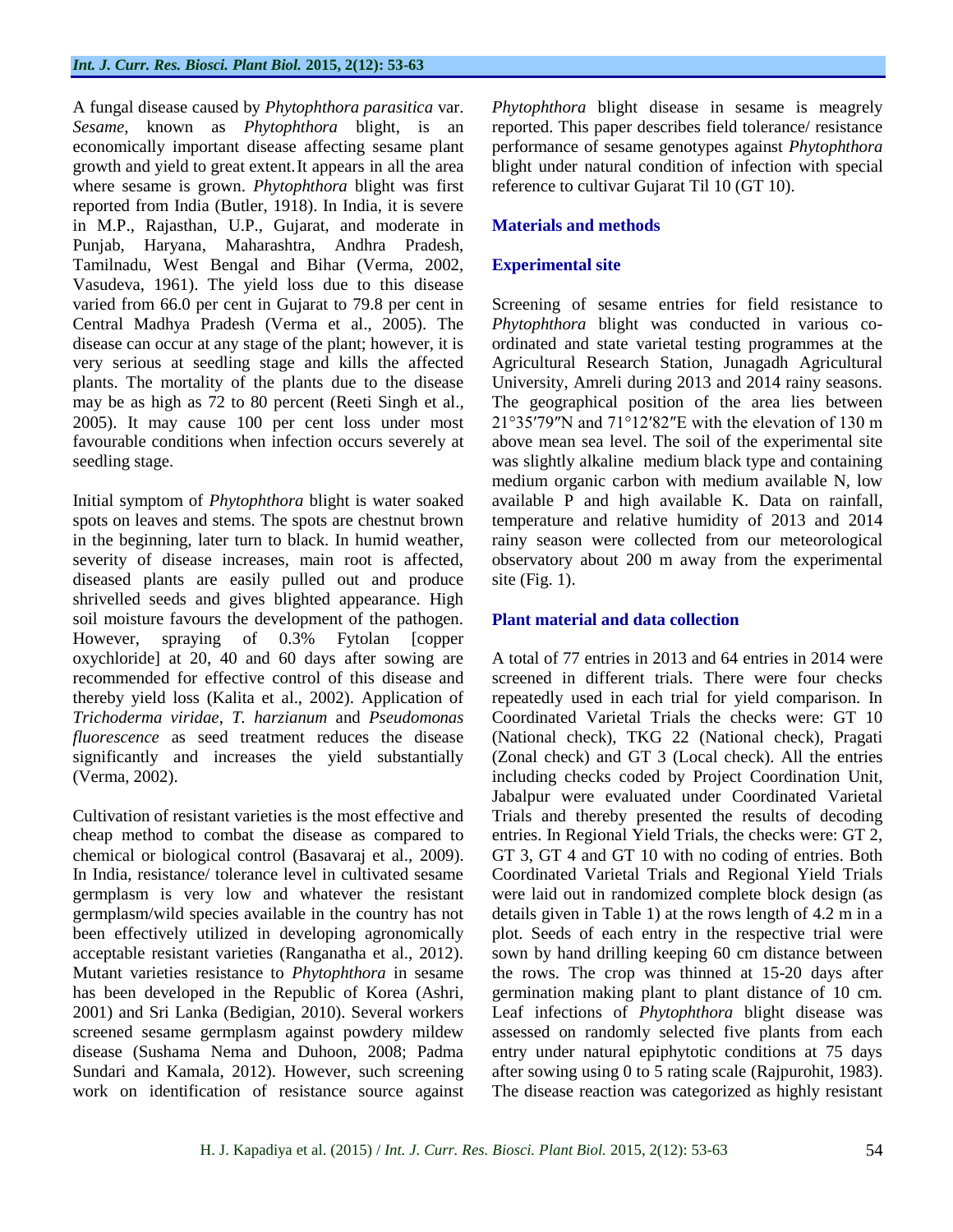(HR), resistant(R), moderately resistant (MR), moderately susceptible (MS), susceptible (S) and highly susceptible (HS) as per the disease severity range of 0%, 1 to10%, 11 to 25 %, 26 to 50 %, 51 to 70 % and 71 to 100%, respectively. The Percent Disease Intensity (PDI) was calculated according to Wheeler (1969).

| Sum of individual rating<br>$PDI =$ | 100                                                                                             |
|-------------------------------------|-------------------------------------------------------------------------------------------------|
|                                     | $\sqrt{1 - 1}$ Total no of leaves examined $\sqrt{1 - 1}$ Maximum grade in the rating scale (5) |
| (here in our case 10)               |                                                                                                 |

# **Statistical analysis**

Per cent disease intensity values of *Phytophthora* blight were subjected to arcsine transformation to restore the distribution to normality. It was not possible to determine yield level in 2013 due to sever attack of *Phytophthora* disease. Therefore, plot basis yield data were obtained in 2014 only. The 1000-seed weight (g) of check varieties was measured from the produce of 2014 season. Replicated data for disease infection and seed yield were subjected to statistical analysis according to the design on SAS software (SAS Institute, 2004).

# **Results**

## **Weather conditions**

The rainfall data as well as mean values of minimum and maximum temperature and relative humidity recorded during crop duration in 2013 and 2014 are presented in Fig. 1. Rainfall total recorded during the season was markedly lower in 2014 (655.3mm) than 2013 (761.3mm) with total rainy days of 31 and 40, respectively. However, amount for both years were within recommended range of 600– 800 mm of rainfall. Per cent total rainfall distribution and minimum relative humidity in the month of June and October was higher in 2013 than 2014 (Fig. 1). Temperatures during June and July of 2013 were about 4 degree low than those of 2014. Thus, higher rainfall and higher relative humidity with relatively low temperature at early season of 2013 might have provided favourable environment for *Phytophthora* disease development to occur during seedling stage (Fig.2).

## **Fig. 1: Month wise weather parameters during crop period for the year 2013 (A) and 2014(B).**



H. J. Kapadiya et al. (2015) / *Int. J. Curr. Res. Biosci. Plant Biol.* 2015, 2(12): 53-63 55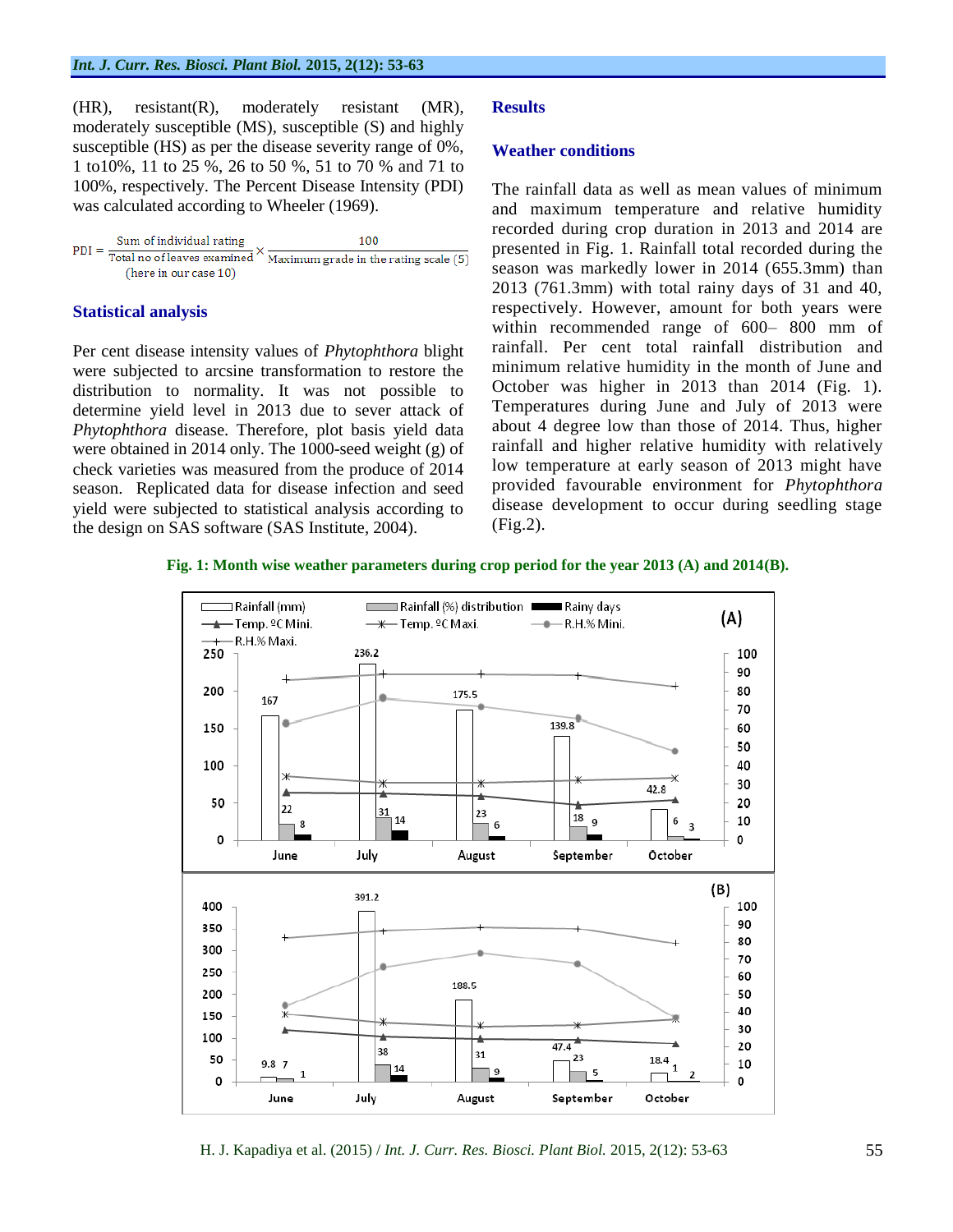| Year | Trial <sup>@</sup>                                                                                                            | <b>Replications</b> | <b>Entries</b><br>screened | Plot size $(m)$  | <b>Rows/plot</b>  |
|------|-------------------------------------------------------------------------------------------------------------------------------|---------------------|----------------------------|------------------|-------------------|
|      | $IVT^+$                                                                                                                       |                     | 17                         | $4.2 \times 3.0$ |                   |
|      | $AVT^+$                                                                                                                       | 4                   | 10                         | $4.2 \times 3.6$ | $\mathsf{\Omega}$ |
| 2013 | $LSVT$ <sup>£</sup>                                                                                                           | 4                   |                            | $4.2 \times 3.6$ | $\mathsf{f}$      |
|      | $SSVT^t$                                                                                                                      | 4                   | 14                         | $4.2 \times 3.0$ |                   |
|      | $PET$ <sup>£</sup>                                                                                                            |                     | 28                         | $4.2 \times 1.2$ |                   |
|      | $IAVT$ <sup>+</sup>                                                                                                           |                     | 14                         | $4.2 \times 3.6$ |                   |
| 2014 | $LSVT^t$                                                                                                                      |                     |                            | $4.2 \times 3.6$ | $\mathsf{\Omega}$ |
|      | $SSVT^t$                                                                                                                      |                     | 14                         | $4.2 \times 3.0$ |                   |
|      | $PET$ <sup>£</sup>                                                                                                            |                     | 28                         | $4.2 \times 1.2$ |                   |
|      | $^{\circ}$ IVT=Initial varietal trial, AVT= Advanced varietal trial, IAVT= Initial advanced varietal trial, LSVT= Large scale |                     |                            |                  |                   |

| Table 1. Details of the trials conducted in 2013 and 2014 rainy season. |  |
|-------------------------------------------------------------------------|--|
|                                                                         |  |

varietal trial, SSVT= Small scale varietal trial, PET= Preliminary evaluation trial,  $^+$ Coordinated Varietal Trials,  $^{\text{f}}$ Regional Yield Trials

**Fig. 2:** *Phytophthora* **infected sesame plant (seedling stage).** *Phytophthora* **blight incidence**



*Phytophthora* blight was appeared at early seedling stage of the crop in 2013 and subsequently the incidence became severe at late capsule formation stage. In 2014, the incidence of this disease was started at late flowering stage and found to be low. The 2013 season might have provided favourable environmental conditions (continuous rainfall, high humidity and relatively low temperature) particularly during sowing and seedling establishment stage (Fig. 1). Average score of 5 plants in each variety was taken to determine the disease reaction. *Phytophthora* infection revealed significant differences among the entries in all the trials conducted during 2013 and 2014 rainy season (Table 2).

| umerent trials -2015 and 2014.                                                                                      |          |             |                 |                                                |                                     |  |  |  |
|---------------------------------------------------------------------------------------------------------------------|----------|-------------|-----------------|------------------------------------------------|-------------------------------------|--|--|--|
| <b>Entries</b> +<br>$\mathbf{A}$<br><b>Checks</b>                                                                   |          | <b>Mean</b> | Range           | <b>Entry showing</b><br>$\langle$ 10 PDI (no.) | <b>Best entry with PDI</b><br>score |  |  |  |
| Kharif-2013                                                                                                         |          |             |                 |                                                |                                     |  |  |  |
| $IVT^+$                                                                                                             | $13+4$   | 74.35       | $5.29 - 91.70*$ |                                                | G.Til 10 (5.29)                     |  |  |  |
| $AVT$ <sup>+</sup>                                                                                                  | $6 + 4$  | 65.27       | $5.92 - 86.20*$ | 1                                              | G.Til 10 (5.92)                     |  |  |  |
| $LSVT$ <sup>£</sup>                                                                                                 | $4 + 4$  | 71.23       | $5.92 - 89.58*$ |                                                | G.Til 10 (5.92)                     |  |  |  |
| $SSVT$ <sup>£</sup>                                                                                                 | $10+4$   | 63.78       | $5.92 - 89.23*$ |                                                | G.Til 10 (5.92)                     |  |  |  |
| $PET$ <sup><math>\overline{t}</math></sup>                                                                          | $24 + 4$ | 19.22       | $3.74 - 39.00*$ |                                                | G.Til 10 (3.74)                     |  |  |  |
| Kharif-2014                                                                                                         |          |             |                 |                                                |                                     |  |  |  |
| $IAVT$ <sup>+</sup>                                                                                                 | $10+4$   | 8.56        | $2.25 - 21.46*$ | 8                                              | G.Til 10 (2. 25)                    |  |  |  |
| $LSVT$ <sup>£</sup>                                                                                                 | $4 + 4$  | 5.21        | $2.67 - 7.99*$  | All                                            | G.Til 10 (2.67)                     |  |  |  |
| $SSVT^{\frac{1}{k}}$                                                                                                | $10+4$   | 17.08       | $1.51 - 38.44*$ | 2                                              | G.Til 10 (1.51)                     |  |  |  |
| $PET$ <sup>£</sup>                                                                                                  | $24 + 4$ | 19.48       | $1.61 - 45.00*$ | 3                                              | G.Til 10 (1.61)                     |  |  |  |
| $\mathcal{Q}$ type to $U(1)$ and $U(1)$ and $U(2)$ and $U(3)$ are equal to $U(1)$ that $U(2)$ and $U(3)$ and $U(4)$ |          |             |                 |                                                |                                     |  |  |  |

**Table 2. Mean and range of per cent disease index (PDI) of** *Phytophthora* **blight and best entry against this disease in different trials -2013 and 2014.**

@ IVT=Initial varietal trial, AVT= Advanced varietal trial, IAVT= Initial advanced varietal trial,

LSVT= Large scale varietal trial, SSVT= Small scale varietal trial, PET= Preliminary evaluation trial, +Coordinated Varietal Trials, <sup>£</sup> Regional Yield Trials.

\*Significance marked on the basis of F-test at *p*< 0.05.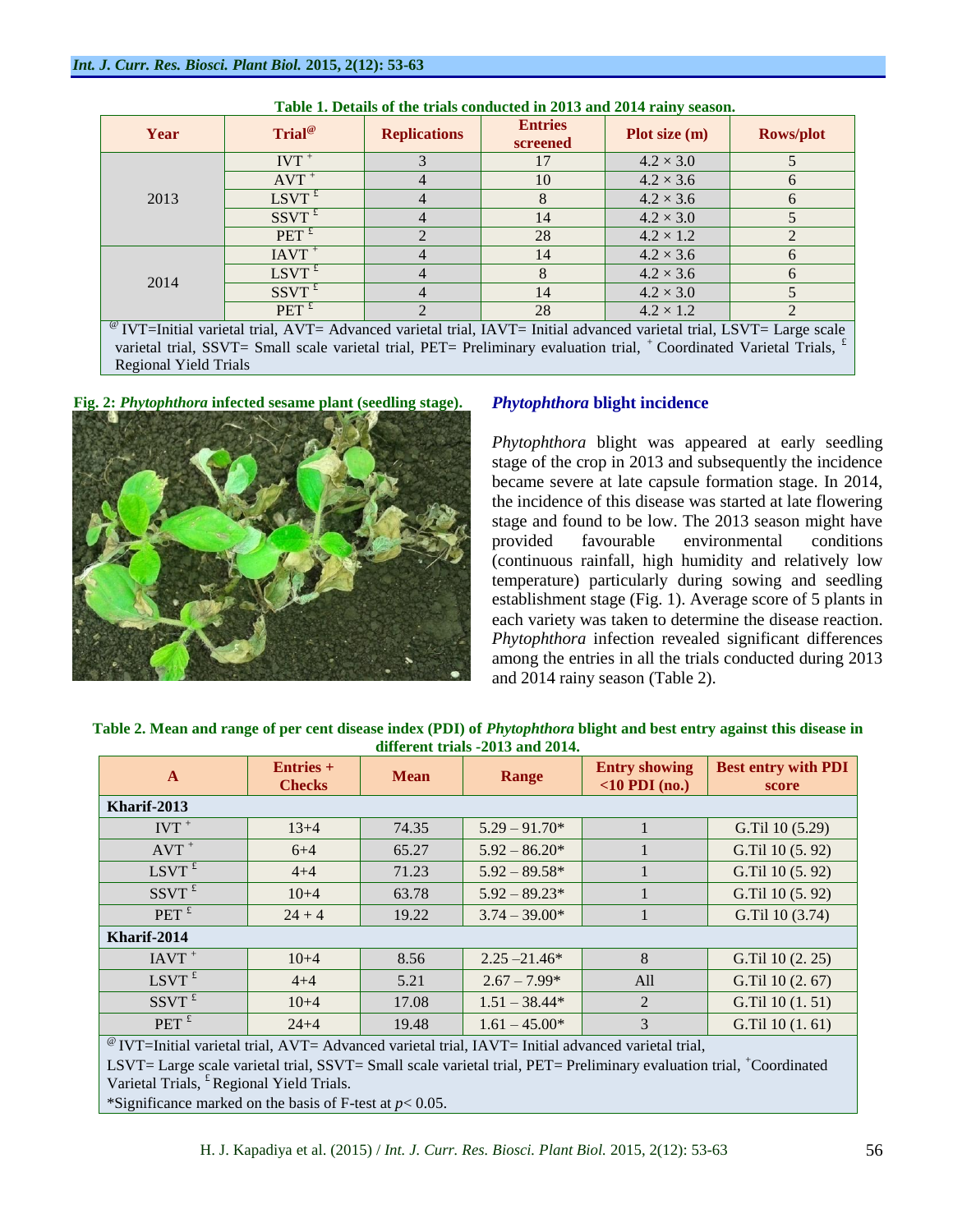In 2013, the highest disease infection of 91.70% was observed in the Initial Varietal Trial (IVT) and the lowest of 3.74% was recorded in the Preliminary Evaluation Trial (PET). On an average, *Phytophthora* blight incidence during this year ranged from19.22 % (PET) to 74.35% (IVT). In general, the experimental mean values of disease incidence were closer to the more susceptible reaction, the exception being experimental mean value of PET. Among the entries tested in 2013 season, only one entry in each trial showed less than 10% infection of *Phytophthora* blight and that was the check variety GT 10.

In 2014, the incidence was the highest (45.00%) in the PET and the lowest (1.51%) in the Small Scale Varietal Trial (SSVT). On an average, the range of *Phytophthora* leaf infection was observed from 5.21 % in Large Scale Varietal Trial (LSVT) to 19.48% in PET. The *Phytophthora* blight infection less than 10 % was observed in eight out of 14 entries of IAVT, eight out of eight entries of LSVT, two out of 14 entries of SSVT and three out of 28 entries of PET. In general, the entries in all the trials tended to show disease reaction more toward resistance. However, the best entry with the lowest PDI score was check variety GT 10.

Field screening under natural epiphytotic conditions during 2013 and 2014 rainy seasons indicated that none of the entries tested in various trials had any incidence of *Phytophthora* (0% incidence) on plants at 75 days after sowing (Table 3). However, one entry in each trial of 2013 showed resistant reaction to *Phytophthora* under field conditions. Majority of the IVT, AVT, LSVT and SSVT entries in 2013 expressed the reaction toward highly susceptible or susceptible. But most of the PET entries categorized as moderately resistance and none as susceptible or highly susceptible. During 2014, entries in various trials tended to show resistance or moderately resistance reaction and none were found under susceptible or highly susceptible category.

|  |  |  | Table 3. Number of entries falling in different categories of disease reaction (2013 and 2014). |
|--|--|--|-------------------------------------------------------------------------------------------------|
|  |  |  |                                                                                                 |

|                                                                                                                             | -<br>.<br><b>Disease reaction category</b> |                |             |              |               |               |  |  |  |
|-----------------------------------------------------------------------------------------------------------------------------|--------------------------------------------|----------------|-------------|--------------|---------------|---------------|--|--|--|
| Trials <sup>@</sup>                                                                                                         | <b>HR</b>                                  | R              | <b>MR</b>   | <b>MS</b>    | S             | <b>HS</b>     |  |  |  |
|                                                                                                                             | (0 %)                                      | $(1-10\%)$     | $(11-25\%)$ | $(26-50\% )$ | $(51-70\%)$   | $(71-100\% )$ |  |  |  |
| Kharif-2013                                                                                                                 |                                            |                |             |              |               |               |  |  |  |
| $IVT$ <sup>+</sup>                                                                                                          | $\Omega$                                   |                |             | $\Omega$     | $\mathcal{E}$ | 12            |  |  |  |
| $AVT^+$                                                                                                                     | $\Omega$                                   |                | $\Omega$    |              | $\mathcal{D}$ | 6             |  |  |  |
| $LSVT$ <sup>£</sup>                                                                                                         | $\Omega$                                   |                | $\Omega$    | $\Omega$     | $\Omega$      |               |  |  |  |
| $SSVT$ <sup>£</sup>                                                                                                         | 0                                          |                | $\Omega$    |              |               |               |  |  |  |
| $\overline{PET}^{\mathfrak{k}}$                                                                                             | $\Omega$                                   |                | 22          | 5            | $\Omega$      | 0             |  |  |  |
| Kharif-2014                                                                                                                 |                                            |                |             |              |               |               |  |  |  |
| $IAVT$ <sup>+</sup>                                                                                                         | $\Omega$                                   | 8              | 6           | $\Omega$     | $\Omega$      | $\Omega$      |  |  |  |
| $LSVT^t$                                                                                                                    | $\Omega$                                   | 8              | $\Omega$    | $\Omega$     | $\Omega$      | 0             |  |  |  |
| $SSVT$ <sup>£</sup>                                                                                                         | $\Omega$                                   | $\mathfrak{D}$ | 8           | 4            | $\Omega$      | $\Omega$      |  |  |  |
| $\overline{PET}^{\mathcal{L}}$                                                                                              | $\Omega$                                   | 3              | 18          |              | $\Omega$      | $\Omega$      |  |  |  |
| $\overset{\circ}{\bullet}$ IVT=Initial varietal trial, AVT= Advanced varietal trial, IAVT= Initial advanced varietal trial, |                                            |                |             |              |               |               |  |  |  |

LSVT= Large scale varietal trial, SSVT= Small scale varietal trial, PET= Preliminary evaluation trial, <sup>+</sup>Coordinated Varietal Trials, <sup>*t*</sup> Regional Yield Trials.

 $HR =$  highly resistant,  $R =$  resistant,  $MR =$  moderately resistant,  $MS =$  moderately susceptible, S=susceptible and  $HS =$  highly susceptible.

# **Seed yield**

Early growth of sesame in 2013 was severely impaired due to endemic of *Phytophthora* blight and it was not possible to determine yield level. Yield data of 2014 experiments are summarized in Table 4. Seed yield differences were found significant among the entries tested in all the experiments. None of the entries gave significantly higher yield over general mean (GM) in IAVT trial. However, one entry in LSVT, two entries in SSVT and two entries in PET

significantly out yielded over GM. Yield comparison of check varieties indicated non-significant differences among themselves. However, GT 4 recoded numerically higher seed yield than other check varieties in the trial in which it appeared. With respect to seed size, GT 3 revealed the highest 1000 seed weight in all the trials. Statistically nonsignificant seed yield differences among the check varieties in respective trial imply that all the checks will perform in the same way and any of them could be suggested to grow commercially.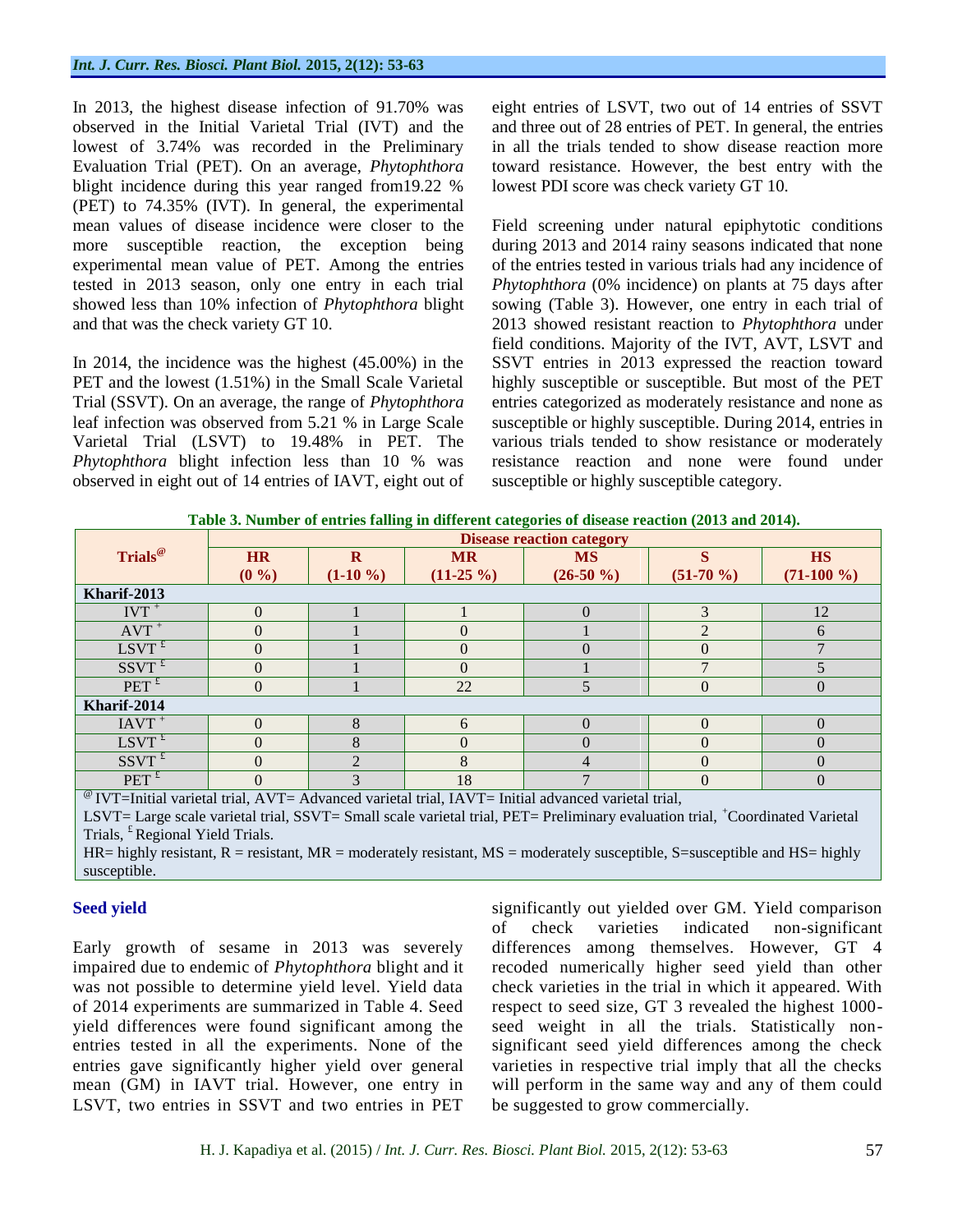|                                                                                                                                 | Name of trials <sup>@</sup><br>$SSVT^{\pounds}$ |            |            |                  |  |  |  |  |
|---------------------------------------------------------------------------------------------------------------------------------|-------------------------------------------------|------------|------------|------------------|--|--|--|--|
| <b>Parameters</b>                                                                                                               | $IAVT^+$                                        | $LSVT^f$   |            | PET <sup>f</sup> |  |  |  |  |
| Trial yield (kg/ha)                                                                                                             |                                                 |            |            |                  |  |  |  |  |
| Mean                                                                                                                            | 1131                                            | 1505       | 1271       | 1554             |  |  |  |  |
| Min.                                                                                                                            | 535                                             | 1340       | 932        | 1111             |  |  |  |  |
| Max.                                                                                                                            | 1343                                            | 1775       | 1698       | 2815             |  |  |  |  |
| Check variety yield(kg/ha)                                                                                                      |                                                 |            |            |                  |  |  |  |  |
| <b>G.Til 10</b>                                                                                                                 | 1201(2.70)                                      | 1340(2.66) | 1209(2.66) | 1671(2.62)       |  |  |  |  |
| <b>TKG 22</b>                                                                                                                   | 1215(2.76)                                      |            |            |                  |  |  |  |  |
| Pragati                                                                                                                         | 1337(2.80)                                      | -          |            |                  |  |  |  |  |
| G.Til 2                                                                                                                         |                                                 | 1393(2.66) | 1286(2.76) | 1551(2.72)       |  |  |  |  |
| G.Til 3                                                                                                                         | 1267(2.86)                                      | 1353(2.96) | 1294(3.00) | 1639(2.84)       |  |  |  |  |
| G.Til 4                                                                                                                         |                                                 | 1461(2.62) | 1453(2.68) | 1836(2.78)       |  |  |  |  |
|                                                                                                                                 |                                                 |            |            |                  |  |  |  |  |
| $S.Em. \pm$                                                                                                                     | 83.47                                           | 89.19      | 100.89     | 169.97           |  |  |  |  |
| CD at 5 %                                                                                                                       | 239                                             | 262        | 289        | 493              |  |  |  |  |
| $CV\%$                                                                                                                          | 14.77                                           | 11.85      | 15.87      | 15.47            |  |  |  |  |
| <sup>@</sup> IVT=Initial varietal trial, AVT= Advanced varietal trial, IAVT= Initial advanced varietal trial, LSVT= Large scale |                                                 |            |            |                  |  |  |  |  |

**Table 4. Mean and range for seed yield (kg/ha) and 1000-seed weight (g), comparison of GT 10 with other check varieties in different trials-2014.**

varietal trial, SSVT= Small scale varietal trial, PET= Preliminary evaluation trial, +Coordinated Varietal Trials, <sup>£</sup> Regional Yield Trials.

- Check variety not included in trial, Figure in parenthesis indicates weight of 1000 seeds in gram

# **Discussion**

Where a disease is one of the important limiting factors for crop cultivation, the evaluation of the reaction of sesame germplasm to infection is an important goal for plant breeding programs. Therefore, the use of resistant varieties becomes part of integrated disease management, and is the ideal way for preventing damage to crops by diseases. *Phytophthora* blight, caused by *Phytophthora parasitica* var. *sesami*, is a serious disease in India that limits production of sesame. The use of resistant genotypes is a long-term solution to control this malady (Ranganatha et al., 2012). Present investigation was carried out in two years. In both the years, experiments were sown on same date on  $14<sup>th</sup>$  July. Various sesame entries under different trials were screened under natural condition of *Phytophthora* infection. In 2013 season, *Phytophthora* blight infection was started in early seedling stage while in 2014 season it was started at late flowering stage. *Phytophthora* infection was observed up to 91.7% in 2013 and 45.0% in 2014 (Table 2).This suggests that occurrence of the disease was more severs in 2013 than 2014. Persistence of continuous rain and humid weather for a longer time during sowing to seedling establishment stage in 2013 (Fig. 1) might have favoured the infection of disease quite fast. Verma et al. (2005) also found similar situation for *Phytophthora* disease development in sesame. Further, they opined that high humidity for long

period and  $25-35^{\circ}$ C temperature is necessary for disease development but pathogen failed to grow above  $35^{\circ}$ C temperature. Early seedling stage infection of *Phytophthora* blight in 2013 affected the growth and development of sesame crop to a great extent. Only one entry i.e., G.Til 10 scored below10% PDI ranging between 3.74 and 5.92%.

In 2014, trend of disease reaction was somewhat different as observed in 2013 (Table 3). In each trial, more number of entries tended to show disease reaction toward resistance direction. Such rating toward resistance direction may be attributed to low disease pressure during crop period in this year. Check variety G. Til 10 in all the trials of 2014 also expressed the least *Phytophthora* infection (1.51 to 2.67% PDI). Similar field screening study in sesame for powdery mildew disease has been reported by Sushama Nema and Duhoon (2008) and Padma Sundari and Kamala (2012). Pathirana (1992) screened the induced mutant population of sesame against *Phytophthora* disease under natural epiphytotic condition and developed *Phytophthora* tolerant sesame variety (Pathirana et al., 2000).

Chemical control of sesame diseases is difficult and seldom economic. Improved agricultural practices accompanied by research on increasing disease resistance is a major concern in sesame breeding (Weiss,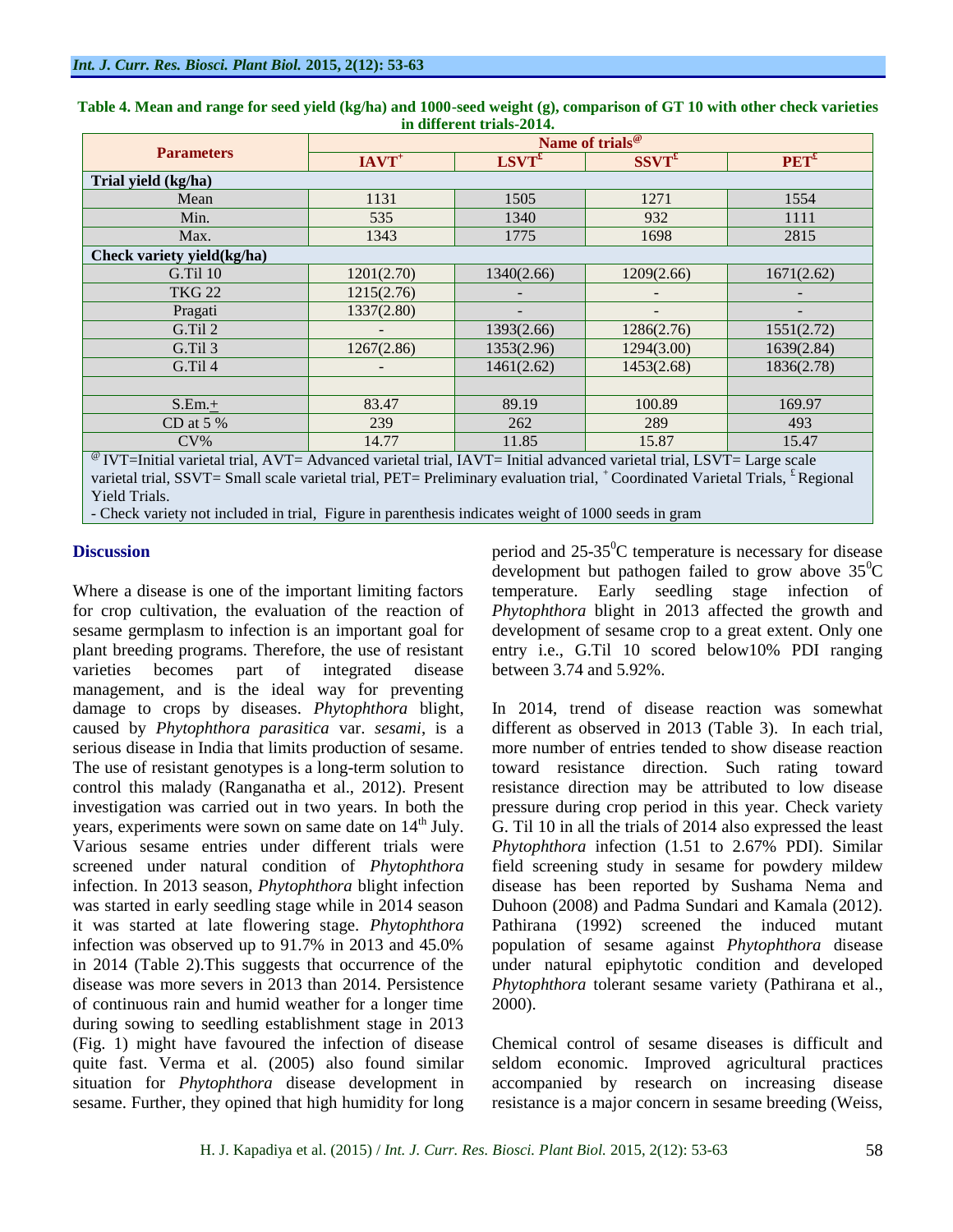2000), specially because in developing countries other means of control are scarcely used. Very few efforts have been made to identify disease resistance sesame germplasms. This may be due to the lack of easy methods for disease screening (Ranganatha et al., 2012) and also the nonavailability of resistant material in germplasm collections for cross breeding (Verma et al., 2005). Besides this, sesame cultivars considered resistant in a particular country, frequently proved highly susceptible elsewhere (Weiss, 2000). This may be the reason why we could not find material resistant to *Phytophthora* disease in the germplasm screening experiments. A well designed programme for developing disease resistant sesame cultivars has been continuing in Korea for several years. Selection for resistance to *Phytophthora* blight was possible when 20 day old seedlings were infected by inoculating the soil with 200 sporangia/ml and the pots were half- immersed in water.

Induction of mutation in early Russian variety has led to the development and release of the disease resistant mutant Ahnsakkae (Kang and Van Zanten, 1996). This variety and other mutants have later served as initial material for development of *Phytophthora* resistant cultivars 'Suwonkkae' in Korea (Pathirana et al., 2000) and cultivar 'ANK S2' in Sri Lanka (Bedigion, 2010). In Korea, a black sesame variety 'Kangheuk' is developed by hybridization followed by pedigree selection with *Phytophthora* blight resistance and high yielding (Shim et al., 2012).

The variety GT 10 described in this paper was released for commercial cultivation by Agricultural Research Station Junagadh Agricultural University Amreli, India in 2002. It was developed by selection from TNAU 17 variety. It is the variety with black coloured seeds with profuse branches, medium stature (120 cm) and maturing in about 92-95 days (Table 5). It is resistant to *Phytophthora* blight (Table 2) and its yielding ability is statistically on par with the other recommended check varieties (Table 4). The highest yield potential recorded is  $1671$  kg h<sup>-1</sup> at Amreli location under rainfed conditions. This variety is suitable for the Western region of India where the occurrence of *Phytophthora* blight is prevailing. Nevertheless, high yield potential exhibited in other areas of the dry zone has made it a valuable cultivar for the country as national check in different breeding programmes (AICRP, 2013). This variety is also identified as resistance source of powdery mildew disease (Sushama Nema and Duhoon, 2008).

Thus, GT 10 variety of sesame indicates multiple disease resistance and requires further investigations. The disease resistance characteristic of GT 10 should be exploited to expand the sesame area in the country as well as in cross breeding to develop new cultivars with improved traits.

| 1              | Name of variety             | G.Til 10                   |
|----------------|-----------------------------|----------------------------|
| $\overline{2}$ | Pedigree                    | Selection from TNAU 17     |
| $\overline{3}$ | Days to 50% flowering       | -46                        |
| $\overline{4}$ | Flower petal colour         | Pinkish white              |
| $\overline{5}$ | Flower petal hairiness      | Sparse                     |
| 6              | Plant height (Main stem)    | $120 \text{ cm}$           |
| $\overline{7}$ | <b>Branching</b>            | : Branched                 |
| 8              | Number of                   | $: 5-6$                    |
|                | Branches/plant              |                            |
| 9              | <b>Stem hairiness</b>       | Absent                     |
| 10             | Leaf colour                 | : Pale green               |
| 11             | Number of capsules/         | : 89                       |
|                | plant                       |                            |
| 12             | Capsule hairiness           | : Absent                   |
| 13             | Number of locules           | $:$ Four                   |
|                | /capsule                    |                            |
| 14             | Capsule shape               | Tapered                    |
| 15             | Capsule number/leaf axil    | One                        |
| 16             | Capsule arrangement         | Alternate                  |
| 17             | Days to maturity            | 92-95                      |
| 18             | Seed coat colour            | : Black                    |
| 19             | 1000 seed weight            | $3.04$ g<br>$\ddot{\cdot}$ |
| 20             | Oil content                 | 45.2%<br>$\ddot{\cdot}$    |
| 21             | <b>Reaction to diseases</b> | : Tolerant to Phytophthora |
|                |                             | blight                     |
| 22             | Potential yield             | 1671 kg/ha                 |

### **Table 5. Characteristics of sesame variety GT 10.**

### **Conclusion**

The use of resistant varieties has been strongly advocated for the integrated disease management in crop like sesame, especially for *Phytophthora* blight as it is important soil born disease occurring at any stage of the crop. The results of present study indicated that sesame variety GT 10 seems to be resistant to *Phytophthora* blight disease as per cent disease intensity was less than 10% with the least disease score over all other entries in both the years. It gave seed yield statistically on par with the yield of other check varieties. Thus, the GT 10 high yielding variety of sesame identified for *Phytophthora* blight resistant through this investigation can be deployed in disease endemic areas to aim for sustainable productivity or it can be used as a parent material in future breeding programmes.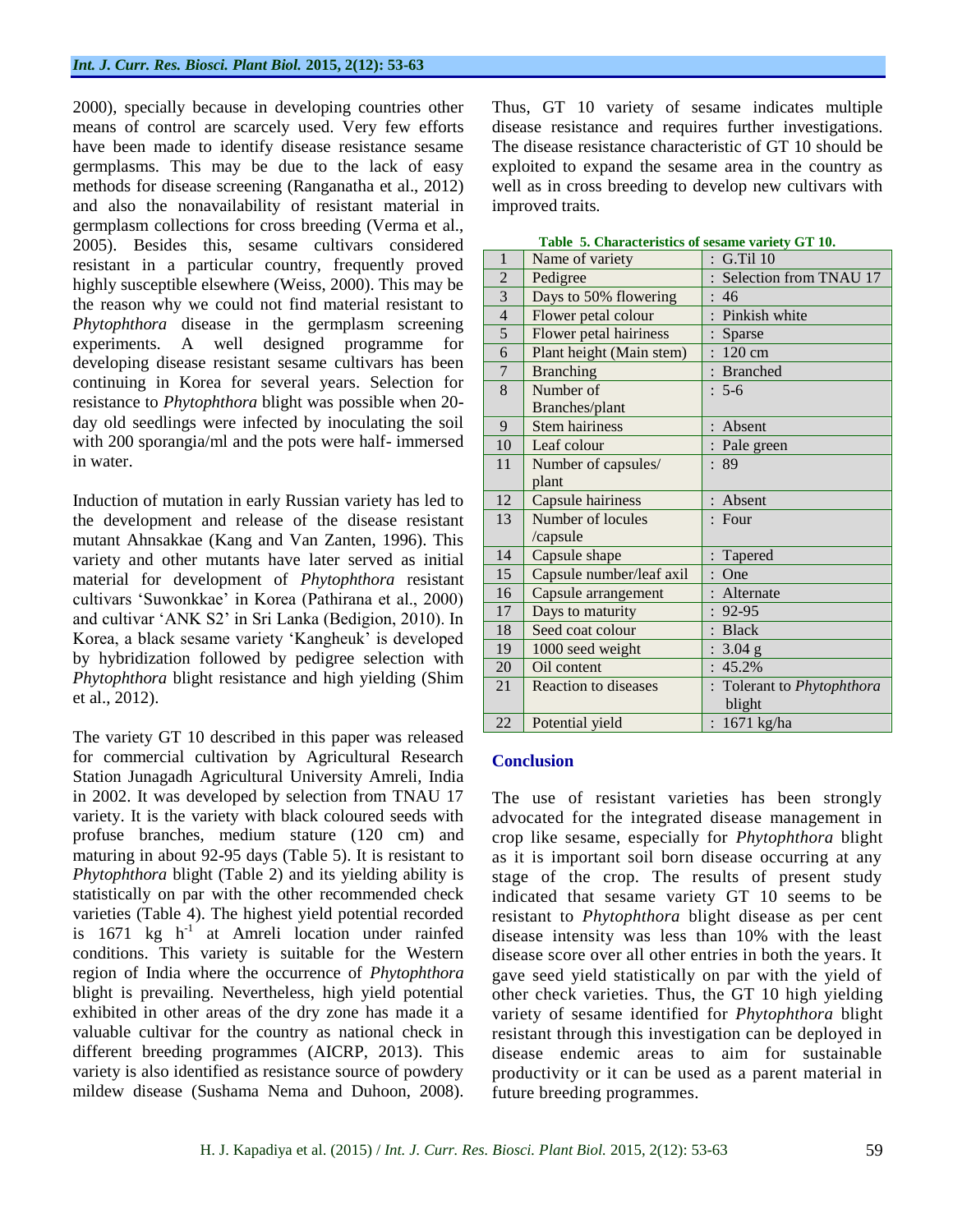## **Acknowledgement**

This study was partly supported by Indian council of Agricultural Research under All India Co-ordinated Research Project (Sesame).

### **References**

- AICRP, 2013. Project Co-ordinator Report of All India Co-ordinated Research Project (Sesame & Niger) Group Meet, 8-10 April, 2013, ANGRAU, Hyderabad.
- Ashri, A., 2001. Induced mutations in sesame breeding. In: Proceeding of Sesame Improvement by Induced Mutations. IAEA, Veienna. pp.13-20.
- Basavaraj, S.H., Singh, V.K., Singh, A., Singh, D., Nagarajan, M., Mohapatra, T., Prabhu, K.V., Singh, A.K., 2009. Marker aided improvement of Pusa 6B, the maintainer parent of hybrid Pusa RH10, for resistance to bacterial blight. Indian J. Genet. 69, 10- 16.
- Bedigian, D., 2010. Sesame: The Genus *Sesamum*. Medicinal and Aromatic Plants- Industrial Profiles Series, Chapter 2. CRC Press, Taylor and Francis Group, Boca Raton.
- Butler, E. J., 1918. Fungi and Disease in Plants. Thacker Sprink and Co., Calcutta. 547p.
- FAO, 2013. FAOSTAT database. Food and Agriculture Organization of the United Nation, Rome, Italy. Available at *http://faostat3.fao.org/download/q/qc/e.*
- Kalita, M.K., Pathak, K., Barman, U., 2002. Yield loss in sesame due to *Phytophthora* blight in Barak Valley Zone (BVZ) of Assam. Ann. Biol. 18, 61-62.
- Kang, C. W., Van Zanten, L., 1996. Induced mutations in sesame for determinate growth, disease and lodging resistance and high yield potential in South Korea. Mut. Breed. Newsl. 42, 21-22.
- Padma Sundari, M., Kamala, T., 2011. Screening *Sesamum indicum* L. against powdery mildew. J. Basic Appl. Biol. 5, 100-102.
- Pathirana, R., 1992. Gamma ray induced field tolerance to *Phytophthora* blight in sesame. Plant Breed. 108, 314-319.
- Pathirana, R., Weerasena, L.A., Bandara, P., 2000. Development and release of gamma ray induced sesame mutant ANK-S2 in Sri Lanka. Trop. Agric. Res. Ext. 3, 19-24.
- Rajpurohit, T.S., 1993. Occurrence, varietal reaction and chemical control of new powdery mildew (*Erisiphe orontil* Cast). Indian J. Mycol. Pl. Path. 23, 207-209.
- Ranganatha, A.G.R., Lokesha, R., Tripathi, A., Tabassum, A., Paroha, S., Shrivastava, M. K., 2012. Sesame improvement- Present status and future strategies. J. Oilseeds Res. 29, 1-26.
- Reeti Singh, Singh, U.C., Khare, R.K., Sharma, B.L., 2005. Disease of linseed and sesame and their management. In: Diseases of Field Crops (Ed.: Third, T.D.). Daya Publishing House, New Delhi. pp.135-154.
- SAS Institute, 2004. SAS user's guide. Version 9, 4<sup>th</sup> Edn. SAS Institute, Inc. Cary, USA.
- Shim, K., Kim, D., Park, J., Lee, S., Kim, K., Rho, J., 2012. A new black sesame variety 'Kangheuk' with lodging and *Phytophthora* blight disease resistance, and high yielding. Korean J. Breed. Sci. 44, 384- 387.
- Sushma Nema, Duhoon, S.S., 2008. Field screening of extant varieties of sesame, *Sesamum indicum* L. against powdery mildew disease. J. Oilseeds Res. 25,114-115.
- Vasudeva, R.S. 1961. Disease of *Sesamum*. In: *Sesamum* Monogram by Joshi Indian Central Oilseeds Committee, Hyderabad.
- Verma, M. L., 2002. Fungal and bacterial diseases of sesame and their management- Challenges for the millennium. (Ed.: Prasad, D., Puri, S. N.). Jyoty Pub., New Delhi. pp.161-192.
- Verma, M.L., Mehta, M., Sangwan, M.S., 2005. Fungal and bacterial diseases of sesame. In: Diseases of Oilseed Crops (Eds.: Salaran, G.S., Mehta, M., Sangwan M.S.). Indus Publishing Co., New Delhi. pp.269-303.
- Wheeler, B.E.J., 1969. An Introduction to Plant Diseases. John Wiley and Sons Ltd., London. 301p.
- Weiss, E. A., 2000. Oilseed Crops. 2<sup>nd</sup> Edn. Blackwell Science Ltd., London.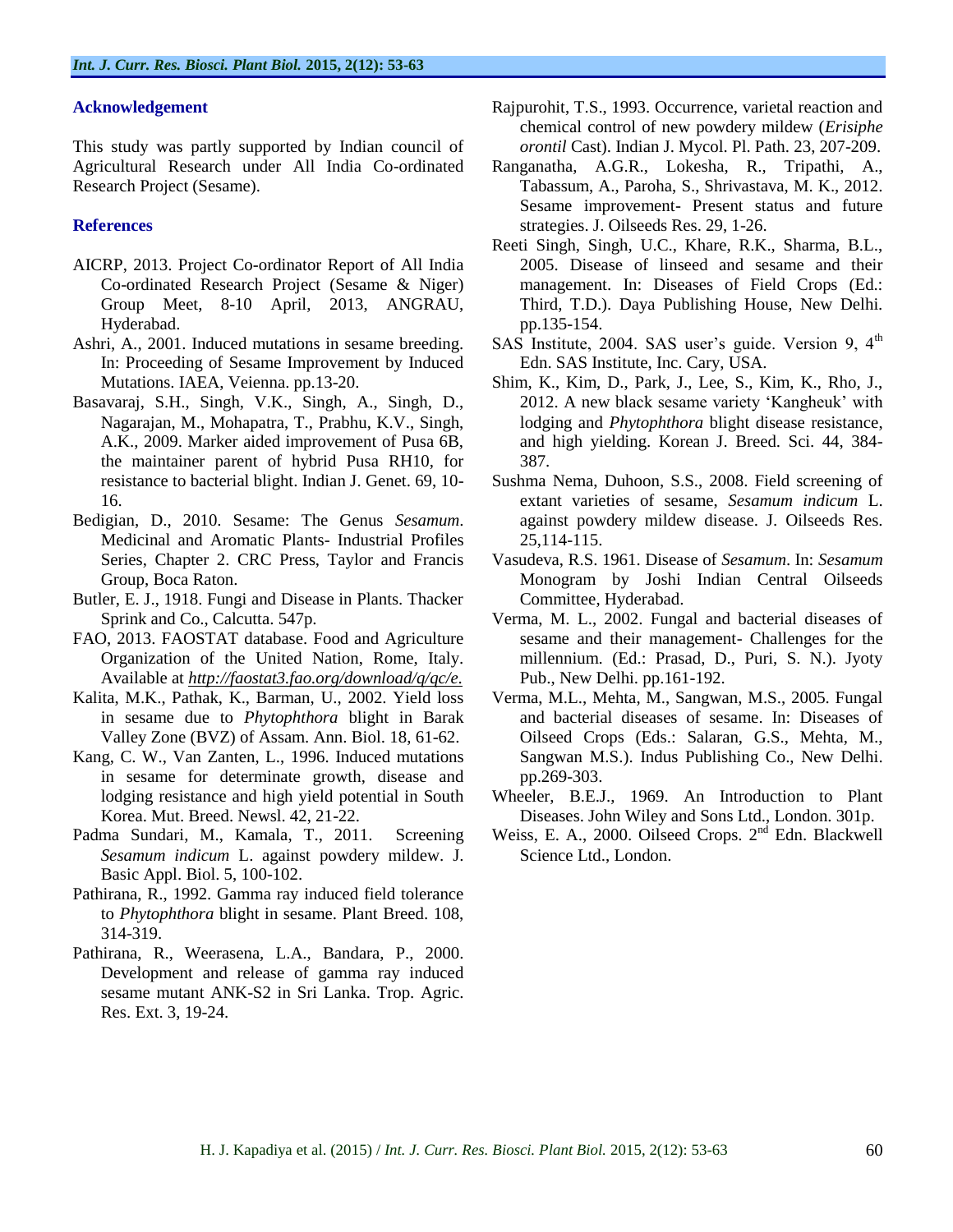# **SUPPLEMENTARY DATA**

## **Table A. Month wise Rainfall, Temperature and Relative humidity during crop growth period (year 2013 and 2014).**

|              | 2013                    |                          |                      |                                                                                          |       |       | 2014                    |                          |                      |                                   |       |       |                                      |       |
|--------------|-------------------------|--------------------------|----------------------|------------------------------------------------------------------------------------------|-------|-------|-------------------------|--------------------------|----------------------|-----------------------------------|-------|-------|--------------------------------------|-------|
| <b>Month</b> | <b>Rainfall</b><br>(mm) | Per cent<br>distribution | <b>Rainy</b><br>days | <b>Relative</b><br><b>Temperature</b><br><b>Humidity</b><br>$\rm ^{o}C$<br>$\frac{0}{0}$ |       |       | <b>Rainfall</b><br>(mm) | Per cent<br>distribution | <b>Rainy</b><br>days | <b>Temperature</b><br>$\rm ^{o}C$ |       |       | <b>Relative</b><br><b>Humidity %</b> |       |
|              |                         |                          |                      | Mini.                                                                                    | Maxi. | Mini. | Maxi.                   |                          |                      |                                   | Mini. | Maxi. | Mini.                                | Maxi. |
| June         | 167.0                   | 22                       | 08                   | 25.9                                                                                     | 34.4  | 62.5  | 86.3                    | 9.8                      | $\mathbf{r}$         |                                   | 29.6  | 38.6  | 43.3                                 | 82.5  |
| July         | 236.2                   | 31                       | 14                   | 25.2                                                                                     | 30.8  | 76.3  | 89.0                    | 391.2                    | 38                   | 14                                | 25.8  | 34.0  | 65.5                                 | 86.3  |
| August       | 175.5                   | 23                       | 06                   | 23.9                                                                                     | 30.8  | 72.0  | 89.0                    | 188.5                    | 31                   | 9                                 | 24.6  | 31.7  | 73.8                                 | 88.4  |
| September    | 139.8                   | 18                       | 09                   | 19.1                                                                                     | 32.4  | 65.3  | 88.3                    | 47.4                     | 23                   | 5                                 | 24.0  | 32.5  | 67.5                                 | 87.5  |
| October      | 42.8                    | 6                        | 03                   | 21.9                                                                                     | 33.5  | 48.0  | 82.6                    | 18.4                     |                      | $\overline{2}$                    | 21.9  | 35.7  | 36.8                                 | 79.4  |
| Total        | 761.3                   | 100                      | 40                   |                                                                                          |       |       |                         | 655.3                    | 100                  | 31                                |       |       |                                      |       |

# **Table B. Incidence of** *Phytophthora* **blight under Coordinated Varietal Trials** *-***2013**

| S/N            |                   | <b>IVT</b>                                                                                     | <b>AVT</b>         |              |  |  |
|----------------|-------------------|------------------------------------------------------------------------------------------------|--------------------|--------------|--|--|
|                | Name of entry     | Phy. Bl.                                                                                       | Name of entry      | Phy. Bl.     |  |  |
| $\mathbf{1}$   | JLS-408-2         | 56.51(69.55)                                                                                   | MT-10-23-3         | 58.82(73.20) |  |  |
| $\overline{2}$ | AT-282            | 69.77(88.05)                                                                                   | $GT-10(NC)$        | 14.08(05.92) |  |  |
| $\overline{3}$ | <b>TKG-22(NC)</b> | 67.68(85.57)                                                                                   | Pragati (ZC)       | 67.36(85.18) |  |  |
| $\overline{4}$ | RT-367            | 71.62(90.06)                                                                                   | JLS-9707-2         | 66.63(84.26) |  |  |
| 5              | VS-07-023         | 28.37(22.57)                                                                                   | <b>TKG-22(NC)</b>  | 62.97(79.35) |  |  |
| 6              | JLS-302-11        | 48.84(56.68)                                                                                   | <b>OSC-79</b>      | 46.73(53.01) |  |  |
| $\overline{7}$ | RT-366            | 64.53(81.51)                                                                                   | $MT-10-8-1$        | 59.38(74.06) |  |  |
| 8              | AT-249            | 67.68(85.57)                                                                                   | <b>OSC-207</b>     | 40.67(42.47) |  |  |
| 9              | <b>JLS-120</b>    | 50.77(60.00)                                                                                   | <b>OSC-560</b>     | 54.08(65.58) |  |  |
| 10             | RT-368            | 57.82(71.64)                                                                                   | $G.Til-2$ (LC)     | 68.19(86.20) |  |  |
| 11             | $MT-11-8-2$       | 72.37(90.83)                                                                                   |                    |              |  |  |
| 12             | $GT-10(NC)$       | 13.30(05.29)                                                                                   |                    |              |  |  |
| 13             | Pragati (ZC)      | 65.27(82.50)                                                                                   |                    |              |  |  |
| 14             | $LT-210$          | 69.77(88.05)                                                                                   |                    |              |  |  |
| 15             | $PT-2$            | 73.25(91.70)                                                                                   |                    |              |  |  |
| 16             | $PT-10$           | 64.04(80.84)                                                                                   |                    |              |  |  |
| 17             | $G.Til-2$ (LC)    | 71.05(89.46)                                                                                   |                    |              |  |  |
|                | Mean              | 59.57(74.35)                                                                                   | Mean               | 53.89(65.27) |  |  |
|                | $S.$ Em $\pm$     | 2.03                                                                                           | S. Em <sub>±</sub> | 1.79         |  |  |
|                | C.D. at 5 %       | 5.86                                                                                           | C.D. at 5 %        | 5.20         |  |  |
|                | C.V. %            | 5.92                                                                                           | C.V. %             | 6.65         |  |  |
|                |                   | IVT=Initial varietal trial, AVT= Advanced varietal trial, NC=National Check, ZC = Zonal Check, |                    |              |  |  |
|                |                   | LC= Local Check; Data in parentheses are re-transformed arcsine values.                        |                    |              |  |  |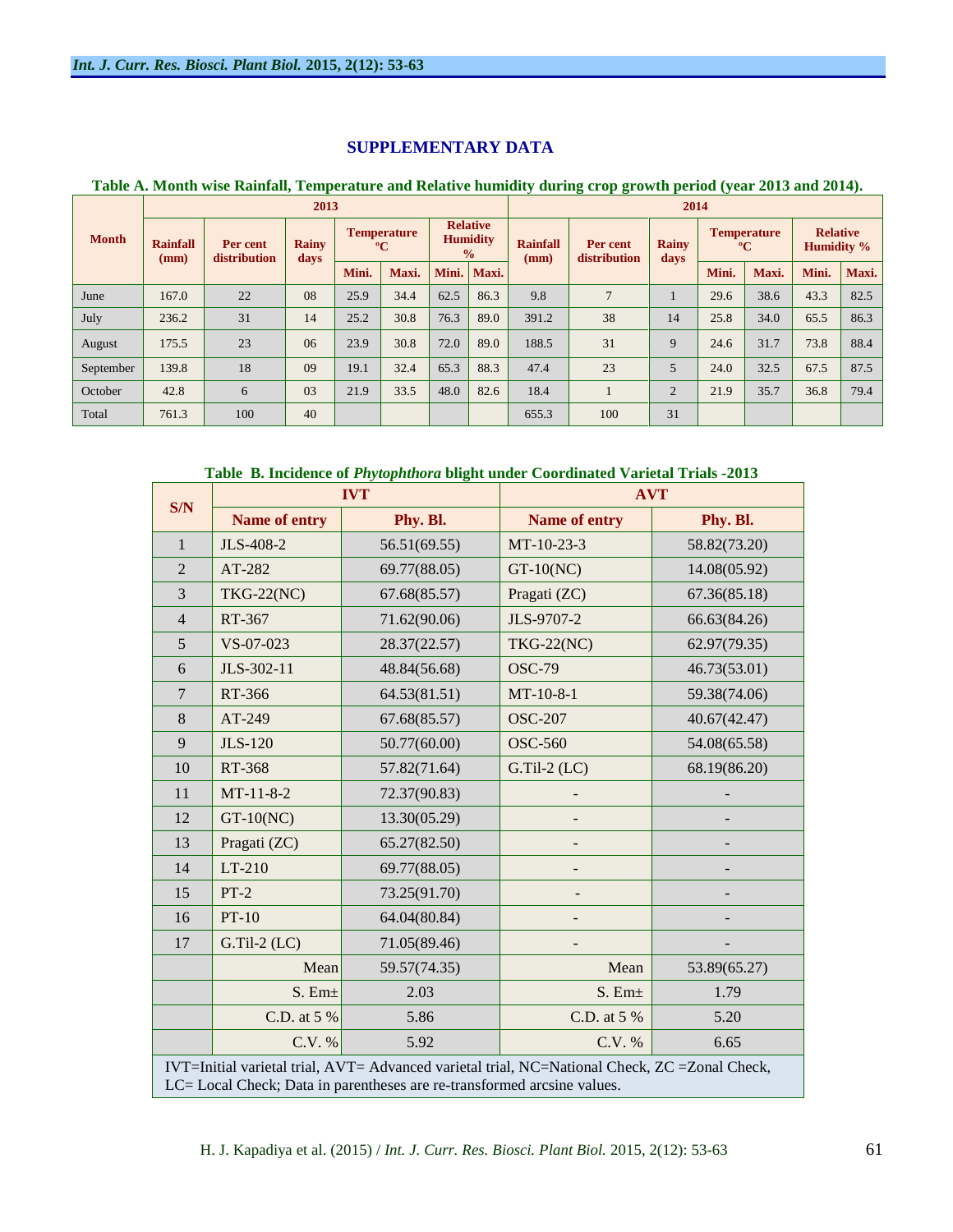| S/             | <b>LSVT</b>    |                          |                          | <b>SSVT</b>  | <b>PET</b>     |                                                                                                                           |  |  |  |  |  |  |  |  |
|----------------|----------------|--------------------------|--------------------------|--------------|----------------|---------------------------------------------------------------------------------------------------------------------------|--|--|--|--|--|--|--|--|
| ${\bf N}$      | Name of entry  | Phy. Bl.                 | Name of entry            | Phy. Bl.     | Name of entry  | Phy. Bl.                                                                                                                  |  |  |  |  |  |  |  |  |
| $\mathbf{1}$   | AT-249         | 60.39(75.59)             | AT-306                   | 55.29(67.58) | AT-325         | 21.9(13.94)                                                                                                               |  |  |  |  |  |  |  |  |
| $\mathbf{2}$   | AT-253         | 60.08(75.11)             | AT-307                   | 56.54(69.61) | AT-326         | 21.0(12.85)                                                                                                               |  |  |  |  |  |  |  |  |
| 3              | AT-265         | 63.34(79.86)             | AT-308                   | 52.28(62.56) | AT-327         | 25.8(18.99)                                                                                                               |  |  |  |  |  |  |  |  |
| $\overline{4}$ | AT-282         | 68.19(86.20)             | AT-311                   | 50.78(60.02) | AT-328         | 25.5(18.48)                                                                                                               |  |  |  |  |  |  |  |  |
| $\mathfrak{S}$ | $G.Til-2(LC)$  | 71.16(89.58)             | AT-314                   | 52.56(63.04) | AT-329         | 27.3(20.99)                                                                                                               |  |  |  |  |  |  |  |  |
| $\sqrt{6}$     | $G.Til-3(LC)$  | 59.11(73.64)             | AT-315                   | 49.92(58.55) | AT-330         | 22.8(14.99)                                                                                                               |  |  |  |  |  |  |  |  |
| $\overline{7}$ | $G.Til-4(LC)$  | 64.14(80.97)             | AT-316                   | 48.17(55.53) | AT-331         | 25.0(17.82)                                                                                                               |  |  |  |  |  |  |  |  |
| $8\,$          | $G.Til-10(LC)$ | 14.08(5.92)              | AT-319                   | 57.76(71.55) | AT-332         | 25.5(18.48)                                                                                                               |  |  |  |  |  |  |  |  |
| 9              |                |                          | AT-323                   | 58.51(72.72) | AT-333         | 19.2(10.82)                                                                                                               |  |  |  |  |  |  |  |  |
| 10             |                |                          | AT-324                   | 40.97(42.98) | AT-334         | 24.1(16.70)                                                                                                               |  |  |  |  |  |  |  |  |
| 11             |                |                          | $G.Til-2(LC)$            | 63.40(79.96) | AT-335         | 21.9(13.94)                                                                                                               |  |  |  |  |  |  |  |  |
| 12             |                |                          | $G.Til-3(LC)$            | 70.72(89.10) | AT-336         | 23.2(15.52)                                                                                                               |  |  |  |  |  |  |  |  |
| 13             |                |                          | $G.Til-4(LC)$            | 70.84(89.23) | AT-337         | 30.0(24.99)                                                                                                               |  |  |  |  |  |  |  |  |
| 14             | $\overline{a}$ |                          | $G.Til-10(LC)$           | 14.08(5.92)  | AT-338         | 33.2(29.98)                                                                                                               |  |  |  |  |  |  |  |  |
| 15             |                |                          |                          |              | AT-339         | 35.1(33.00)                                                                                                               |  |  |  |  |  |  |  |  |
| 16             |                | $\overline{\phantom{m}}$ |                          |              | AT-340         | 28.6(22.93)                                                                                                               |  |  |  |  |  |  |  |  |
| $17\,$         |                |                          |                          |              | AT-341         | 21.9(13.94)                                                                                                               |  |  |  |  |  |  |  |  |
| 18             |                |                          |                          |              | AT-342         | 21.9(13.94)                                                                                                               |  |  |  |  |  |  |  |  |
| 19             |                |                          | $\overline{\phantom{a}}$ |              | AT-343         | 27.2(20.92)                                                                                                               |  |  |  |  |  |  |  |  |
| 20             |                |                          | $\overline{a}$           |              | AT-344         | 21.0(12.85)                                                                                                               |  |  |  |  |  |  |  |  |
| 21             |                |                          |                          |              | AT-345         | 25.8(18.99)                                                                                                               |  |  |  |  |  |  |  |  |
| 22             |                |                          |                          |              | AT-346         | 27.3(20.99)                                                                                                               |  |  |  |  |  |  |  |  |
| 23             |                |                          |                          |              | AT-347         | 25.1(17.96)                                                                                                               |  |  |  |  |  |  |  |  |
| 24             |                |                          |                          |              | AT-348         | 27.2(20.92)                                                                                                               |  |  |  |  |  |  |  |  |
| 25             |                |                          |                          |              | $G.Til-2(LC)$  | 33.2(29.98)                                                                                                               |  |  |  |  |  |  |  |  |
| 26             |                |                          | $\overline{a}$           |              | $G.Til-3(LC)$  | 36.3(34.97)                                                                                                               |  |  |  |  |  |  |  |  |
| 27             |                |                          |                          |              | $G.Til-4(LC)$  | 38.6(39.00)                                                                                                               |  |  |  |  |  |  |  |  |
| 28             |                |                          |                          |              | $G.Til-10(LC)$ | 11.2(3.74)                                                                                                                |  |  |  |  |  |  |  |  |
|                | Mean           | 57.56 (71.23)            | Mean                     | 53.0(63.78)  | Mean           | 26.0(19.22)                                                                                                               |  |  |  |  |  |  |  |  |
|                | $S.$ Em $\pm$  | 2.09                     | $S.$ Em $\pm$            | 1.76         | $S.$ Em $\pm$  | 2.38                                                                                                                      |  |  |  |  |  |  |  |  |
|                | C.D. at 5 %    | 6.14                     | C.D. at 5 %              | 5.05         | C.D. at 5 %    | 6.92                                                                                                                      |  |  |  |  |  |  |  |  |
|                | C.V. %         | 7.25                     | C.V. %                   | 6.66         | C.V. %         | 12.99                                                                                                                     |  |  |  |  |  |  |  |  |
|                |                |                          |                          |              |                | LSVT= Large scale varietal trial, SSVT= Small scale varietal trial, PET= Preliminary evaluation trial, NC=National Check, |  |  |  |  |  |  |  |  |

|  |  |  | Table C. Incidence of Phytophthora blight under Regional Yield Trials -2013. |  |
|--|--|--|------------------------------------------------------------------------------|--|
|--|--|--|------------------------------------------------------------------------------|--|

LSVT= Large scale varietal trial, SSVT= Small scale varietal trial, PET= Preliminary evaluation trial, NC=National Check, ZC=Zonal Check, LC= Local Check; Data in parentheses are re-transformed arcsine values.